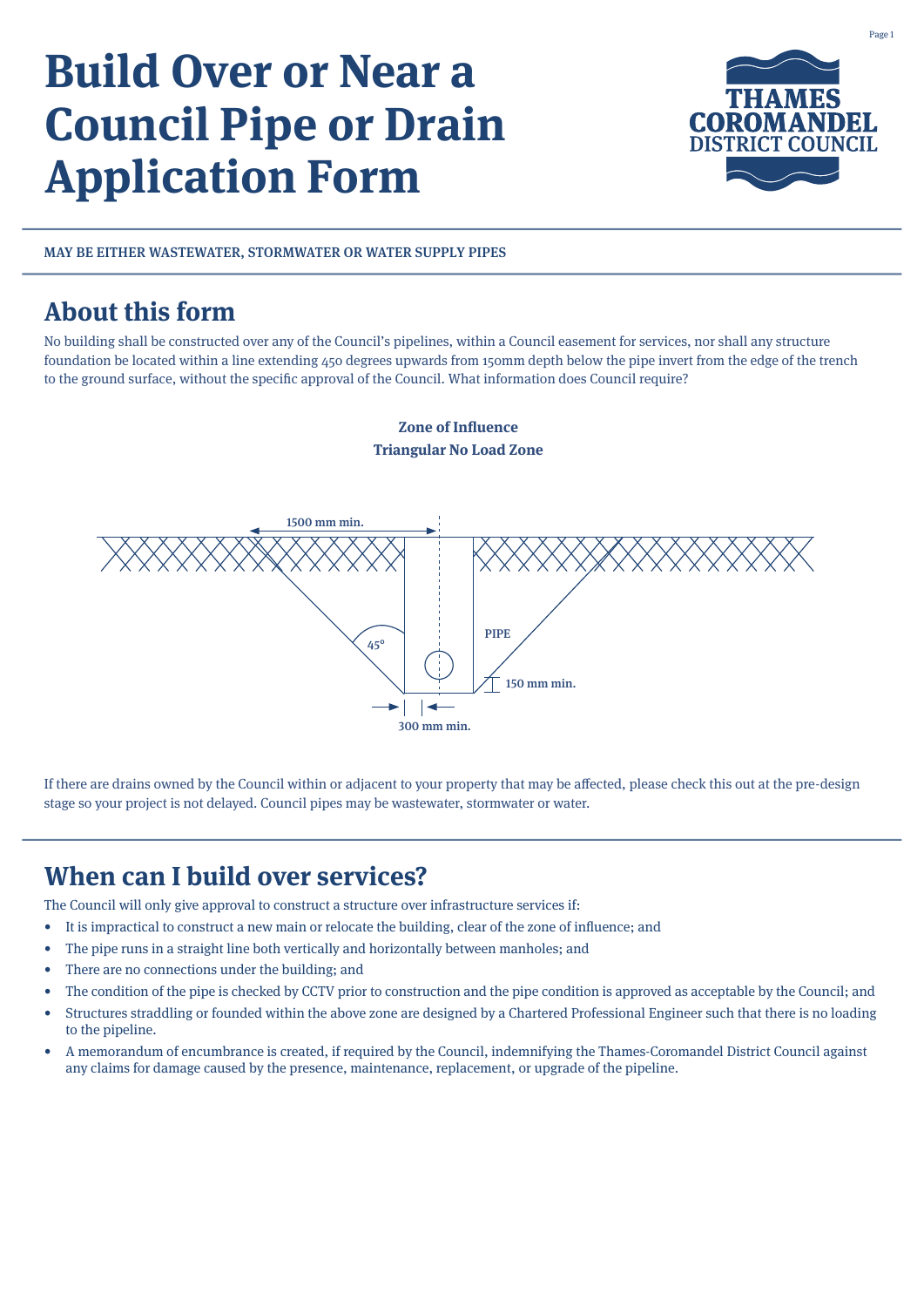### **Who pays?**

#### **Section 451 of the Local Government Act 1974 states:**

- 1) If any person proposes to erect any building or to carry out any work in such a location and at such levels that the diversion, alteration, protection, or replacement of any drainage works of Council appears to be essential to the erection of the building or carrying on of the work:
	- a) That person shall notify Council of his proposals; and
	- b) If Council is satisfied that it is practicable for its drainage works to be diverted, altered, protected, or replaced without material interference with the services for which it is responsible and that it is reasonable that this can be done, it may enter into an agreement with that person as to the manner in which the drainage works shall be diverted, altered, protected, or replaced.
- 2) The cost of so diverting, altering, protecting, or replacing the drainage works of Council shall be borne by that person, and all other cost.
- 3) If that person fails to comply with any condition specified in any such agreement, he commits an offence against this Act.

#### **You will need to cover any costs to the Council of:**

- CCTV condition surveys; and
- Changes to any easement documents, if necessary; and
- Memorandum of Encumbrance expense, if necessary; and
- Design and construction work to move or change the assets in any way.

# **Submitting an application**

- Submit your application to the Infrastructure Manager by email to customer.services@tcdc.govt.nz
- Post an application to Infrastructure Manager, Thames-Coromandel District Council, 515 Mackay Street, Thames 3540
- Hand deliver applications to Thames, Whangamata, Whitianga or Coromandel offices.

### **Plans**

Details of existing Thames-Coromandel District Infrastructure service locations can be viewed directly by visiting **www.tcdc.govt.nz** and clicking on "Maps (GIS)" and then selecting "Map". This will allow viewing of Council-managed infrastructure in your area but does not include easement information. (Please note that Council's GIS is indicative only.) If you have a copy of a PIM or obtain one from Council this may assist identifying services and easements on your site. A physical locate of the public service in question can be undertaken by Council's Operations Contractor in order to confirm the pipe location, material and depths. Should you require this service you will need to undertake a request for service through Council's Customer Services 07 868 0200 or customer.services@tcdc.govt.nz. The information that you receive from Council's Operations Contractor must accompany your application form.

### **Easements**

Easements for public infrastructure grant rights that provide Council with the right to work on and replace a pipe if and when necessary. You will need to identify where easements for Council services are located on your property. These are registered on your property Certificate of Title and your lawyer will be able to assist with obtaining relevant title and easement data. The easement prevents the landowner from placing structures and/or landscaping within the easement area without prior approval from the Council. If you want to place any structure within the easement then the easement terms must be varied to reflect the fact that Council has given approval, and to reflect that Council's obligations with respect to making good any damage caused as a result of it exercising its rights does not apply to the repair of any structures erected within the easement area.

## **CCTV**

A CCTV survey of existing drains (waste and storm water only) to be carried out by a suitably qualified person at the applicant's expense. Depending on the risk to the pipe during construction a further CCTV survey may also be required at the cost of the applicant. Any damage will be the responsibility of the applicant.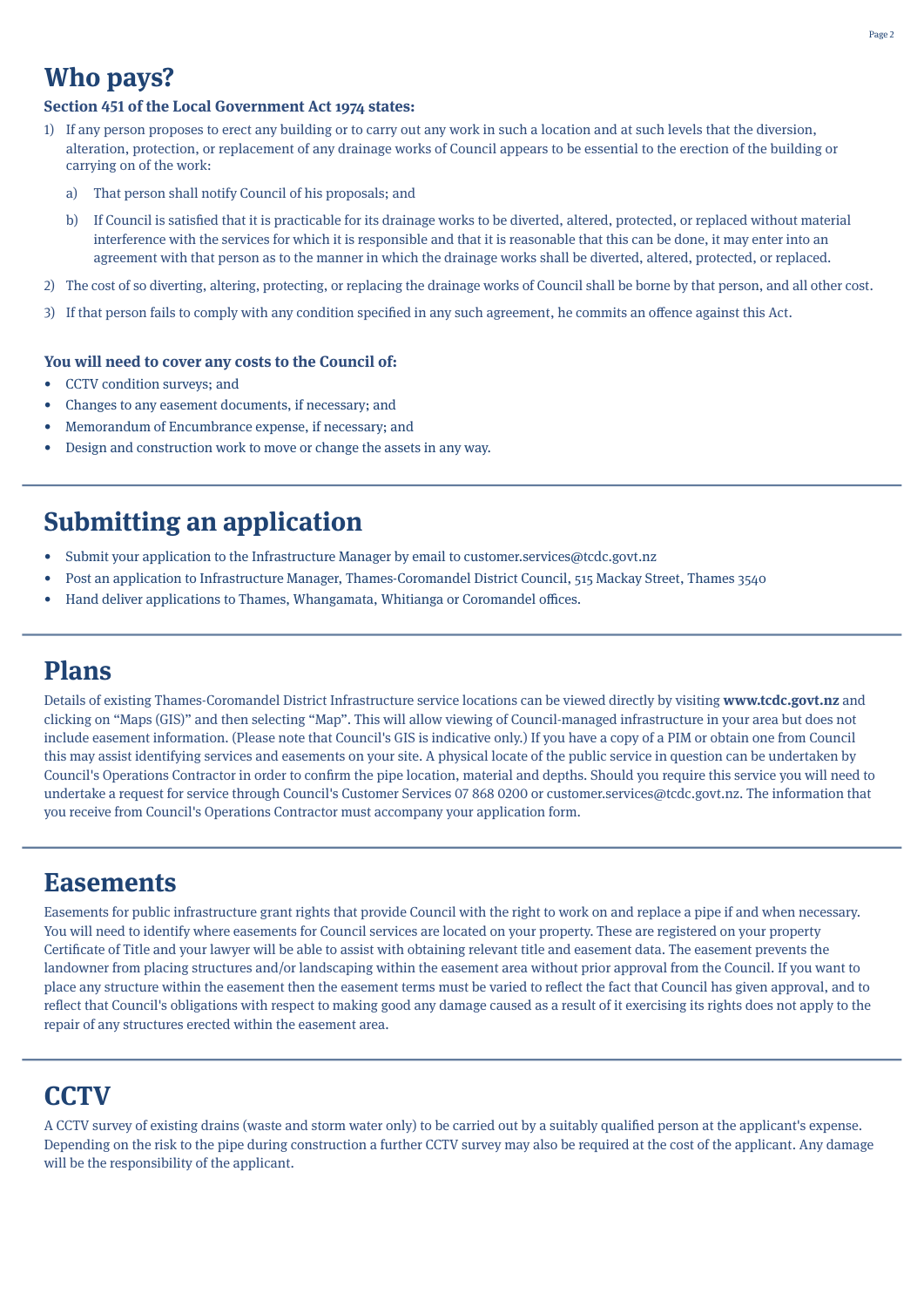## **Process - how to proceed with your project**